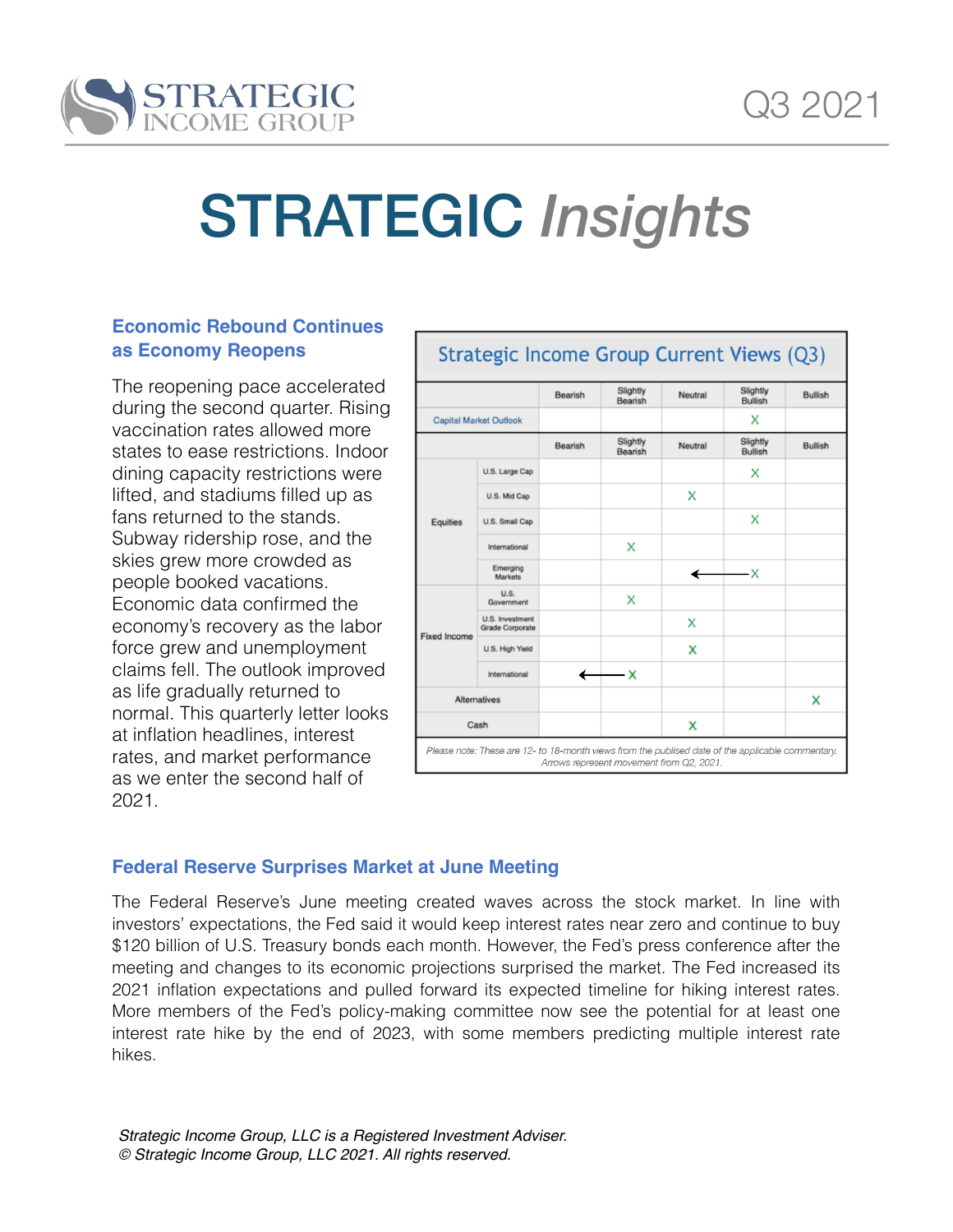

The Fed's tone marked a significant change from prior meetings and represented the first step toward tightening monetary policy. Moving forward, the Fed has the difficult job of phasing out support for the recovery without alarming the market and stalling the economic recovery. The job will be made more difficult by an economic recovery that is both uneven and progressing at a faster pace than historical standard. Investors will be intently watching and listening to the Fed over the coming months for clues about its next steps.

# **Inflationary Pressures Build as the Economy Reopens**

Rising inflationary pressures also grabbed the market's attention during the second quarter. Manufacturing costs rose due to supply chain bottlenecks, high raw material costs, and global shipping challenges. Labor costs also rose as companies struggled to fill open jobs. Figure 1 shows the record number of job openings,

which is causing companies to increase wages as they compete for workers. The labor supply crunch is expected to ease later this year as enhanced unemployment benefits end, virus fears recede, and schooling returns to in-person.

These inflationary pressures are starting to show up in consumer prices. The headline consumer price index rose 4.9% year-overyear in May 2021, which was the fastest pace since September 2008. The key question is whether current inflation pressures are transitory (i.e., temporary) or longer lasting. The Fed views inflationary pressures as transitory and points to big price drops early in the pandemic artificially



*Source: MarketDesk Research, U.S. Bureau of Labor. Data is seasonally adjusted.*

making today's inflation figures look higher. As further evidence, data indicates most of the price pressures are occurring in categories where demand is soaring as the economy reopens, such as used cars, air travel, and hotel rooms.

The Fed previously said it would let inflation run slightly above its target to make up for years of weak inflation. The Fed's new inflation policy suggests it will wait longer to raise interest rates, which is why the market was caught off guard by the Fed's change in tone at the June meeting. The risk is inflation runs too high and forces the Fed to raise interest rates sooner rather than later.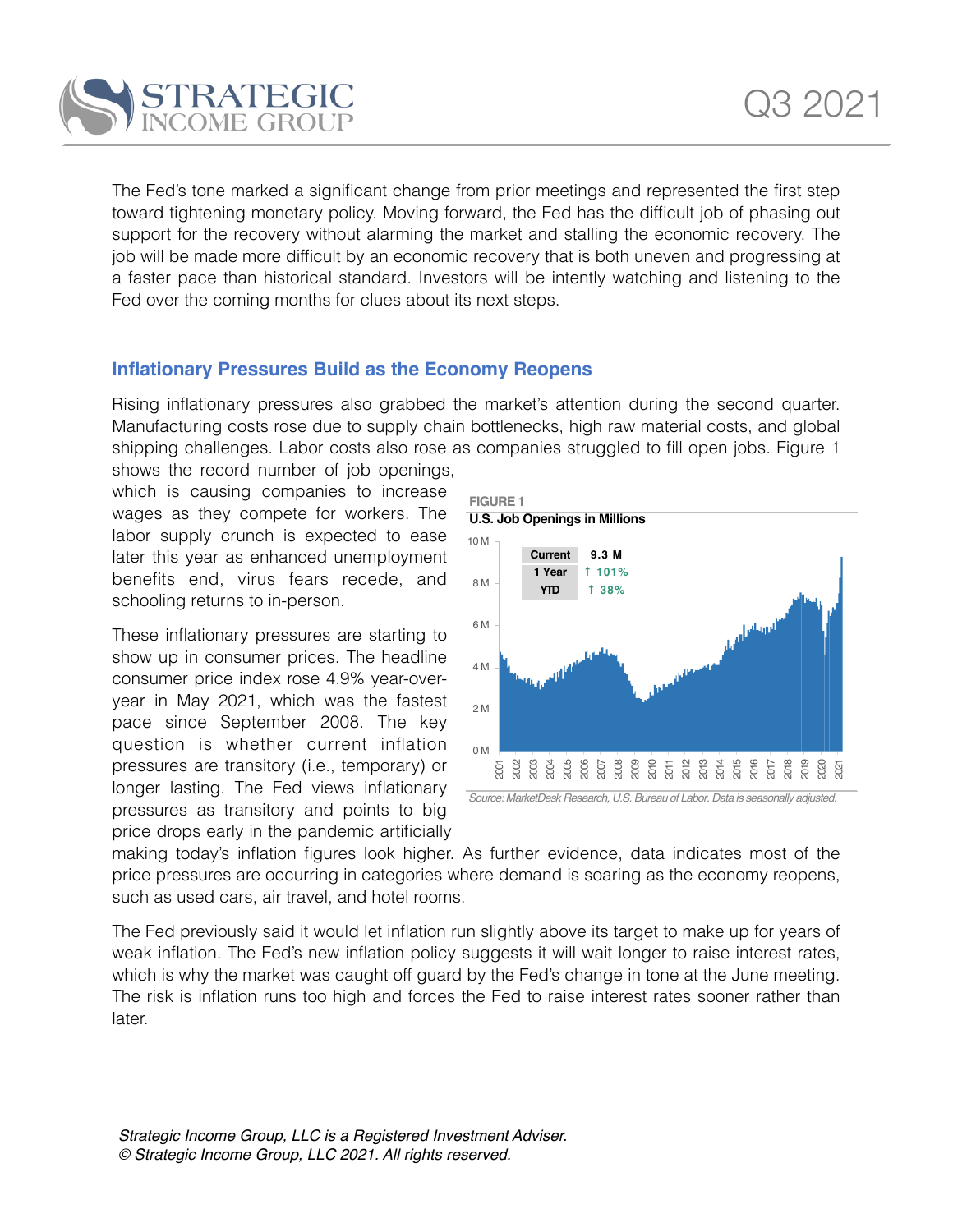

# **Reflation Trade Loses Steam During Second Quarter**

The market environment and investor sentiment both shifted during the second quarter. While the first quarter focused on the reopening trade and strengthening economy, the Fed's changing outlook and rising inflationary pressures during the second quarter caused investors to question if the market was too optimistic. Investors' appetite for riskier asset classes, such as small cap stocks and cyclical sectors, cooled at the thought of higher interest rates and rising consumer prices.

Figure 2 shows how second quarter stock market performance differed significantly from the first quarter. The S&P 500 Index of large cap stocks returned 8.4% during the second quarter



*Source: MarketDeskResearch*

compared to the Russell 2000 Index's 4% return. Large cap stocks underperformed small cap stocks by over 6.5% during the first quarter. Likewise, the Russell 1000 Growth Index returned 11.8% during the second quarter compared to the Russell 1000 Value's 5.1% return. Growth stocks underperformed value stocks by over 10% during the first quarter.

Sector returns were also noticeably different. Real Estate was the top performing sector during the second quarter. Technology was the second-best performing sector during the second quarter after investors rotated out of growth stocks during the first quarter. In contrast, Materials and Industrials both underperformed the broad market index during the second quarter after being top performers in 1Q 2021.

The change in equity market performance points to a recent unwinding of the reflation trade, which focused on the rebounding economy and rising prices. The timing coincided with the Fed's June meeting. While the Fed did not actually change its policy, the change in tone was enough to cool the reflation trade.

## **Credit Market Repositions Due to Fed & Inflation**

The credit market also felt the effects of the Fed's changing outlook and rising inflationary pressures. After long-term interest rates rose during the first quarter in anticipation of a

*Strategic Income Group, LLC is a Registered Investment Adviser. © Strategic Income Group, LLC 2021. All rights reserved.*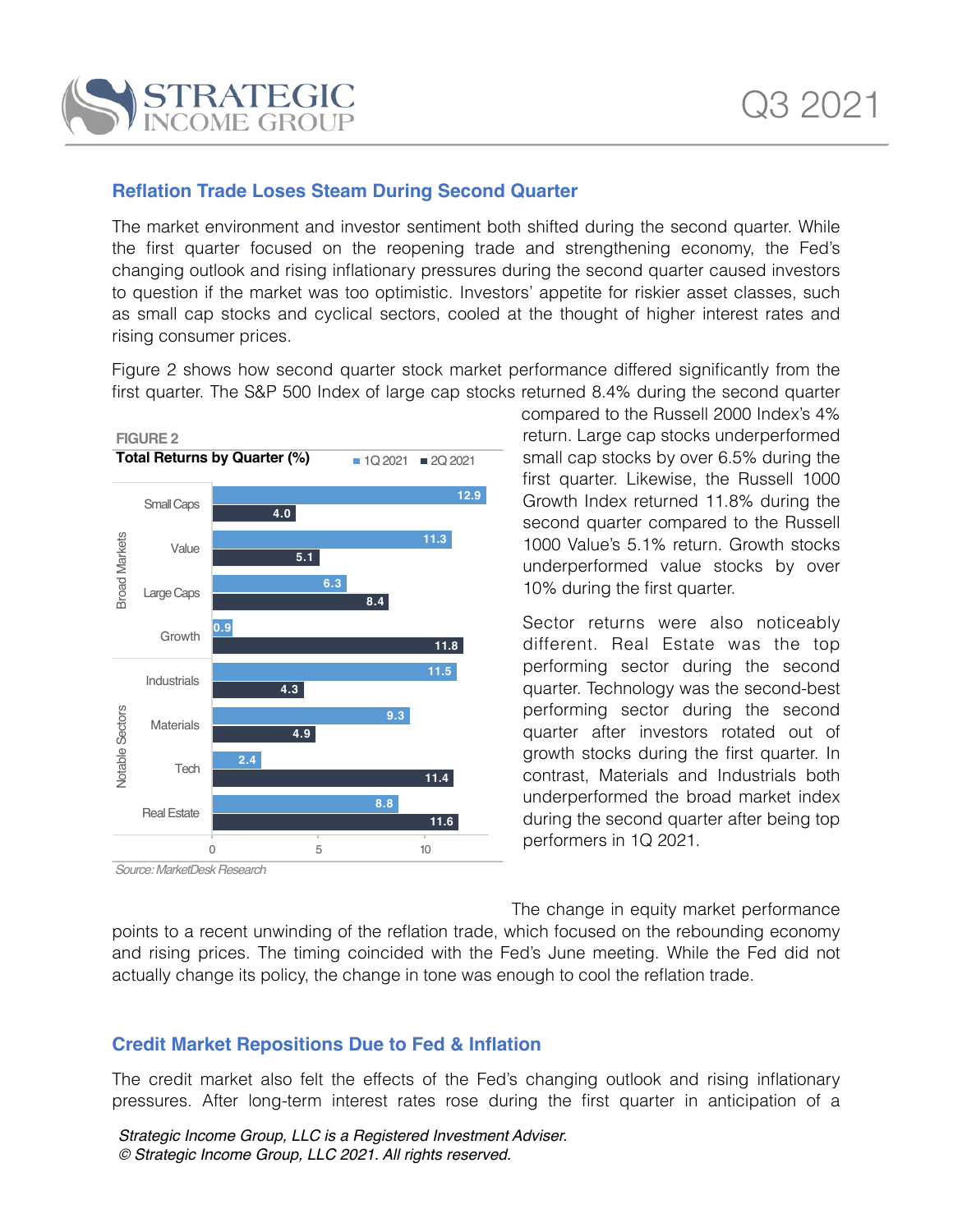

stronger economy, investors reversed course and rates moved lower during the second quarter. The move lower was especially pronounced in long-term rates. Figure 3 shows the 10 year Treasury yield fell from 1.74% at the end of March to 1.45% at the end of June. Falling interest rates support higher bond prices, which caused longer maturity bonds to outperform during the second quarter.

While long-term rates fell during the second quarter, Figure 3 shows short-term rates rose. The 3-year Treasury yield rose from 0.34% at the end of March to 0.45% at the end of June. The timing of the move higher in short-term rates coincided with the Fed's June meeting, suggesting investors are already positioning for the Fed to start hiking short-term rates. The move higher in short-term rates, paired with the move lower in long-term rates, suggests investors are more concerned about the risk of the economic recovery slowing.



*Source: MarketDeskResearch,FederalReserve*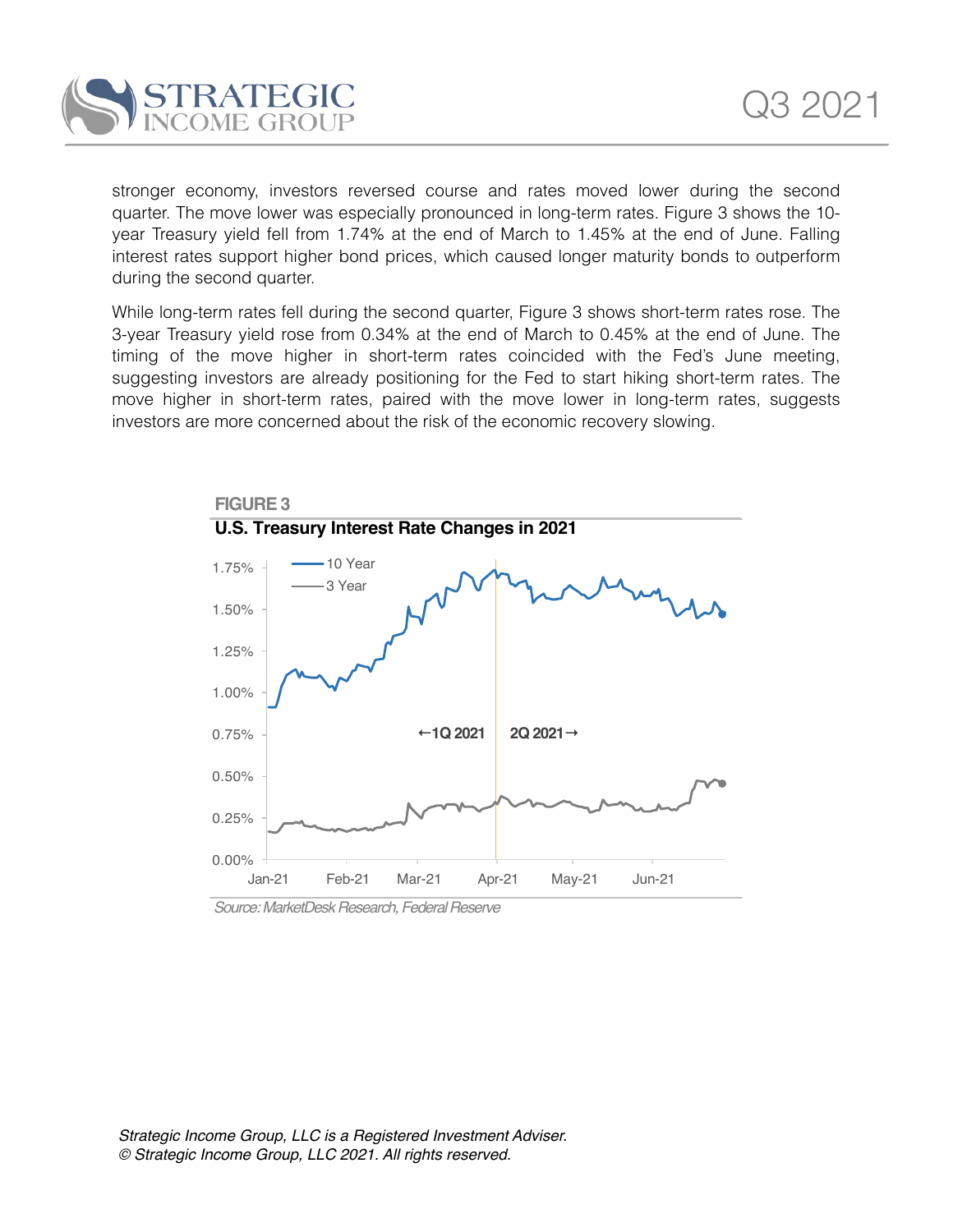

## **Second Half 2021 Outlook – A Confused Market**

Market volatility is picking up as the second quarter comes to an end. Investors are struggling to interpret the Fed's recent change in tone and the potential impact from inflationary pressures. The big question is whether investors will return to the reflation trade later this year, and asset class returns are producing mixed signals. Interest rates rise one week and fall the next as the market attempts to find a new normal. Cyclical sectors outperform one week only to underperform the next week. There is a push and pull occurring beneath the market surface as the market struggles for direction.

The unresolved questions will likely continue to weigh on the stock market in the coming months. However, this does not mean the market will necessarily trade lower. It simply means the ride could be bumpier in the months ahead. The pandemic's unique nature and corresponding quick economic reopening are unlike recent recessions. Figure 4 shows the S&P 500 Index has returned 92% from its pandemic low point and 32% since the start of 2020. The market has already priced in a strong recovery, and the second quarter performance reversal suggests the market may have gotten ahead of itself. The next quarter will provide new information about the ongoing recovery. As Fed Chairman Jay Powell has repeatedly stated, there is not a template or model for the current recovery.

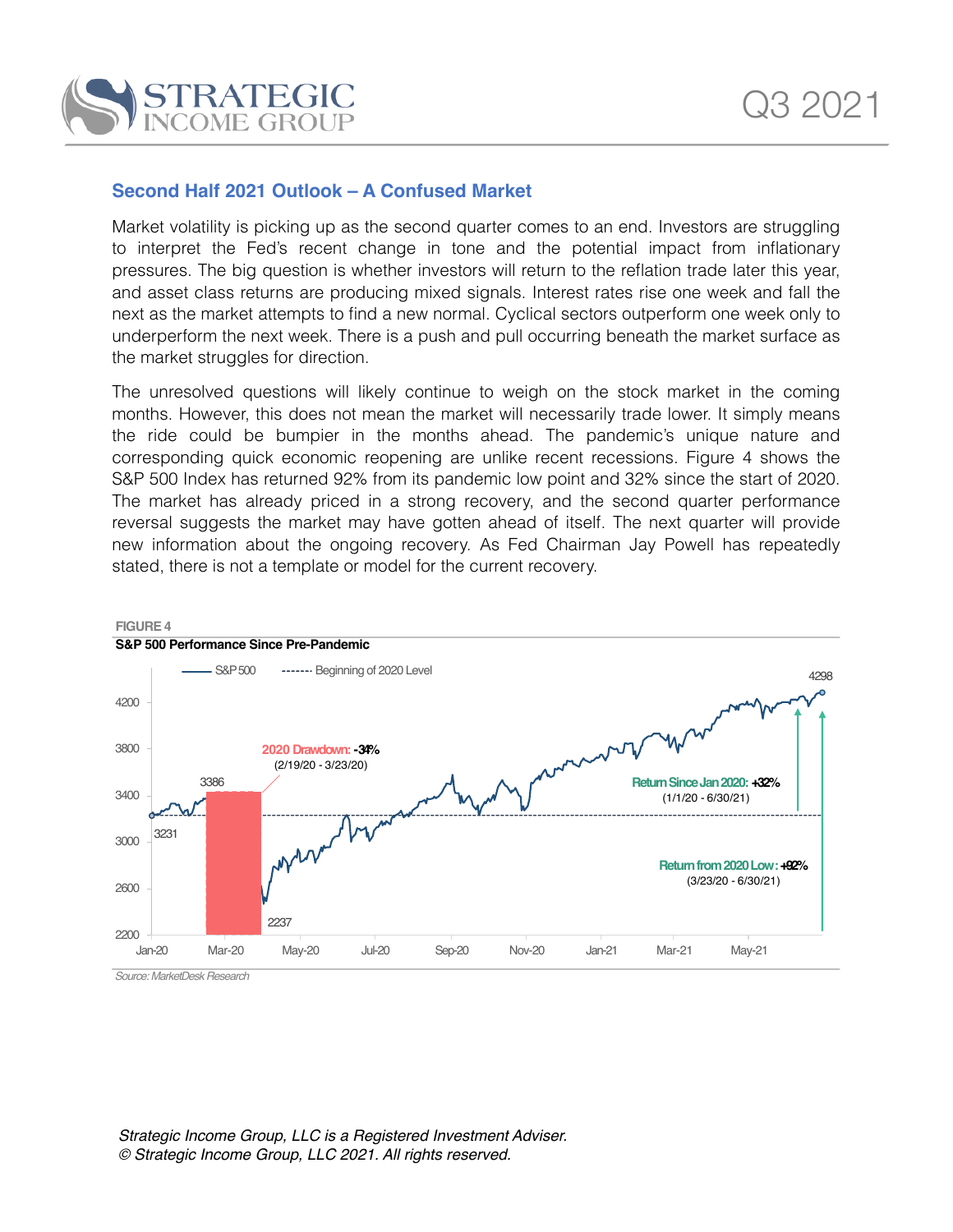

L L,  $\overline{\phantom{a}}$ 

 $\overline{\phantom{0}}$ 

#### **THIS QUARTER IN NUMBERS**

#### FIGURE 5 U.S. Style Returns (2Q 2021 in %)



Data Reflects Most Recently Available As of 6/30/2021

#### FIGURE 7 U.S. Style Returns (YTD in %)



Data Reflects Most Recently Available As of 6/30/2021

#### FIGURE 9 **Market Data Center**

FIGURE 6

U.S. Sector Returns (2Q 2021 in %)



Data Reflects Most Recently Available As of 6/30/2021

FIGURE 8 U.S. Sector Returns (YTD in %)



Data Reflects Most Recently Available As of 6/30/2021

| <b>Stocks</b>        | Level     | 1 month   | 3 months  | <b>YTD</b> | 1 year    | 3 years   | <b>Dividend Yield</b> |       | NTM P/E  | P/B     |
|----------------------|-----------|-----------|-----------|------------|-----------|-----------|-----------------------|-------|----------|---------|
| S&P 500              | 4,298     | 2.2%      | 8.4%      | 15.2%      | 40.6%     | 64.0%     | 1.30%                 |       | 21.3x    | 4.3x    |
| Dow Jones            | 34,503    | $-0.1%$   | 4.9%      | 13.7%      | 35.9%     | 49.2%     | 1.61%                 |       | 19.3x    | 4.8x    |
| Russell 2000         | 5,742     | 1.9%      | 4.0%      | 17.4%      | 61.5%     | 44.0%     | 0.83%                 |       | 29.8x    | 2.6x    |
| Russell 1000 Growth  | 1,807     | 6.1%      | 11.8%     | 12.9%      | 42.2%     | 92.4%     | 0.54%                 |       | 30.5x    | 12.0x   |
| Russell 1000 Value   | 966       | $-1.2%$   | 5.1%      | 16.9%      | 43.1%     | 38.7%     | 1.58%                 |       | 17.0x    | 2.5x    |
| <b>M SCI EAFE</b>    | 1.305     | $-1.0%$   | 5.4%      | 9.6%       | 32.5%     | 25.9%     | 2.28%                 |       | 16.4x    | 1.8x    |
| M SCI EM             | 76.677    | 0.9%      | 3.8%      | 7.2%       | 39.8%     | 33.8%     | 1.38%                 |       | 14.2x    | 2.0x    |
| NASDAQ               | 14,504    | 6.3%      | 11.2%     | 13.2%      | 43.8%     | 109.3%    | 0.49%                 |       | 28.3x    | 8.2x    |
| <b>Fixed Income</b>  | Yield     | 1 month   | 3 months  | YTD        | 1 year    | 3 years   | <b>Commodities</b>    | Level | 1 month  | YTD     |
| U.S. Aggregate       | 1.89%     | 0.8%      | 1.8%      | $-1.7%$    | $-0.5%$   | 16.1%     | Oil (WTI)             | 73.47 | 10.8%    | 51.4%   |
| U.S. Corporates      | 2.44%     | 2.2%      | 3.9%      | $-1.8%$    | 2.4%      | 27.4%     | Gasoline              | 2.14  | 4.9%     | 56.3%   |
| Municipals (10 yr)   | 1.93%     | 0.3%      | 1.5%      | 0.8%       | 3.5%      | 14.6%     | <b>Natural Gas</b>    | 3.65  | 22.2%    | 44.5%   |
| High Yield           | 4.42%     | 1.3%      | 2.0%      | 2.6%       | 12.7%     | 18.6%     | Propane               | 1.09  | 23.5%    | 69.2%   |
|                      |           |           |           |            |           |           | Ethanol               | 2.20  | $-6.0%$  | 76.0%   |
| <b>Key Rates</b>     | 6/30/2021 | 5/31/2021 | 3/31/2021 | 12/31/2020 | 6/30/2020 | 6/30/2018 | Gold                  | 1,772 | $-7.0%$  | $-6.5%$ |
| 3 yr Treasury        | 0.45%     | 0.29%     | 0.34%     | 0.17%      | 0.18%     | 2.62%     | Silver                | 26.19 | $-6.5%$  | $-0.8%$ |
| 10 yr Treasury       | 1.45%     | 1.58%     | 1.74%     | 0.92%      | 0.65%     | 2.85%     | Copper                | 4.30  | $-8.2%$  | 22.3%   |
| 30 yr Treasury       | 2.06%     | 2.26%     | 2.42%     | 1.65%      | 1.41%     | 2.99%     | Steel                 | 1,840 | 10.5%    | 91.1%   |
| 30 yr Fixed Mortgage | 3.13%     | 3.10%     | 3.27%     | 2.87%      | 3.27%     | 4.40%     | Corn                  | 5.89  | $-10.4%$ | 21.6%   |
| Prime Rate           | 3.25%     | 3.25%     | 3.25%     | 3.25%      | 3.25%     | 5.00%     | Soybeans              | 14.65 | $-5.5%$  | 11.8%   |

Data Reflects Most Recently Available As of 6/30/2021

Strategic Income Group, LLC is a Registered Investment Adviser. © Strategic Income Group, LLC 2021. All rights reserved.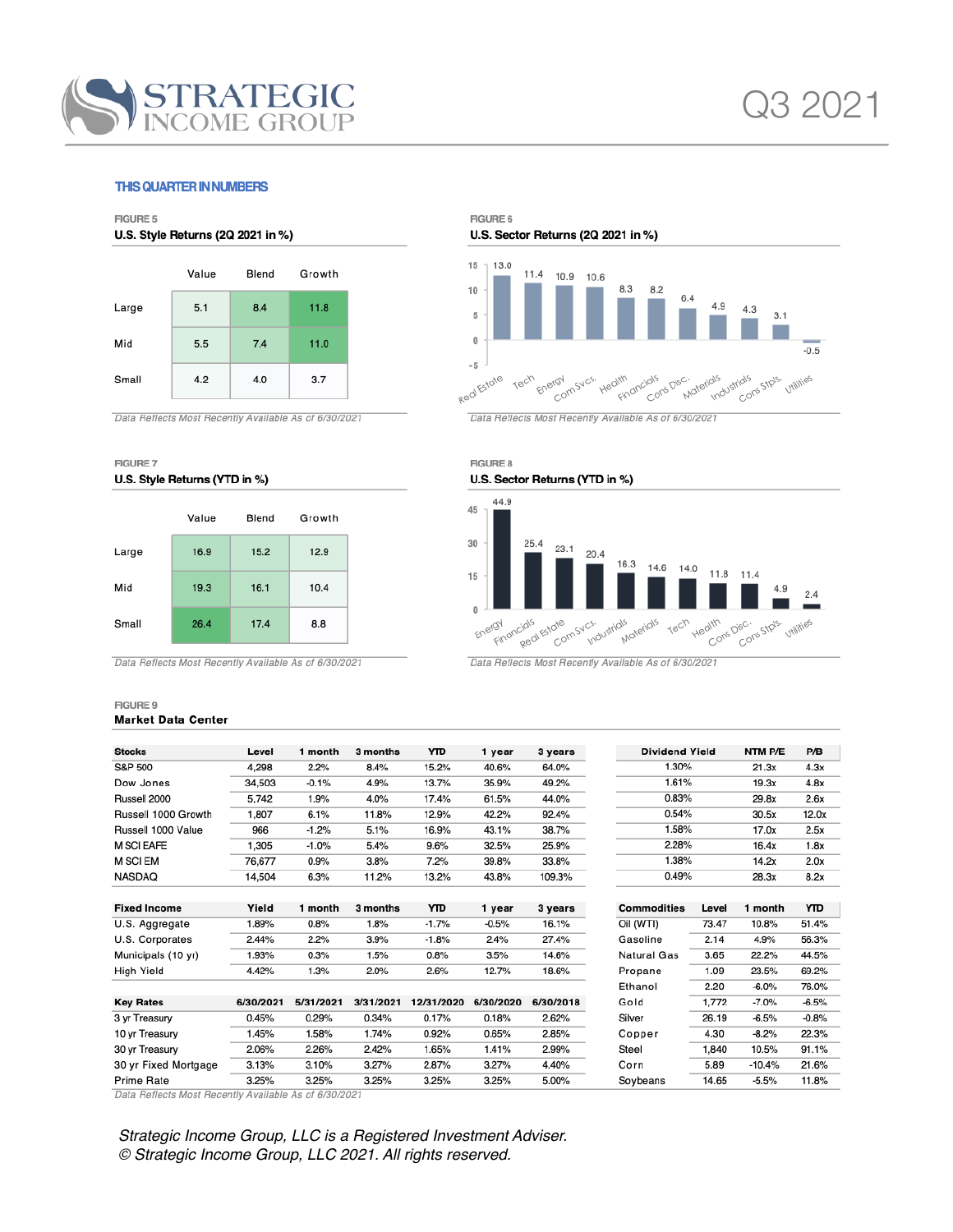

# **In Closing**

The Investment Committee sees opportunities in several areas of the markets and will be adjusting our managed portfolios to reflect these, taking profits from areas that performed well over the last year.

Alternatives continue to be a favored area of investment, however, investments in these are specific to each client and their own financial plan.

To dive deeper into your investments and how they impact your financial plan, please schedule a meeting with your CERTIFIED FINANCIAL PLANNER professional by calling **(480) 466-7070**.

### **Discipline is the key to success!**

Strategic Income Group Investment Committee

**Chad Manberg, CFP®**, Chairman

**Michael Gauthier, CFP®**, Vice-Chairman

**Bob Stamm, CFP®**, Member

**Laurie Simons, CFP®**, Member

# What Are Investment Manager Meetings?

At Strategic Income Group, we believe in reviewing detailed investment research. Every 90 days we set aside a week during which around 7 to 10 investment managers give us recommendations on our current portfolios as well as share their firms' current views on the market and economy. This recap is our commentary on the most recent meetings.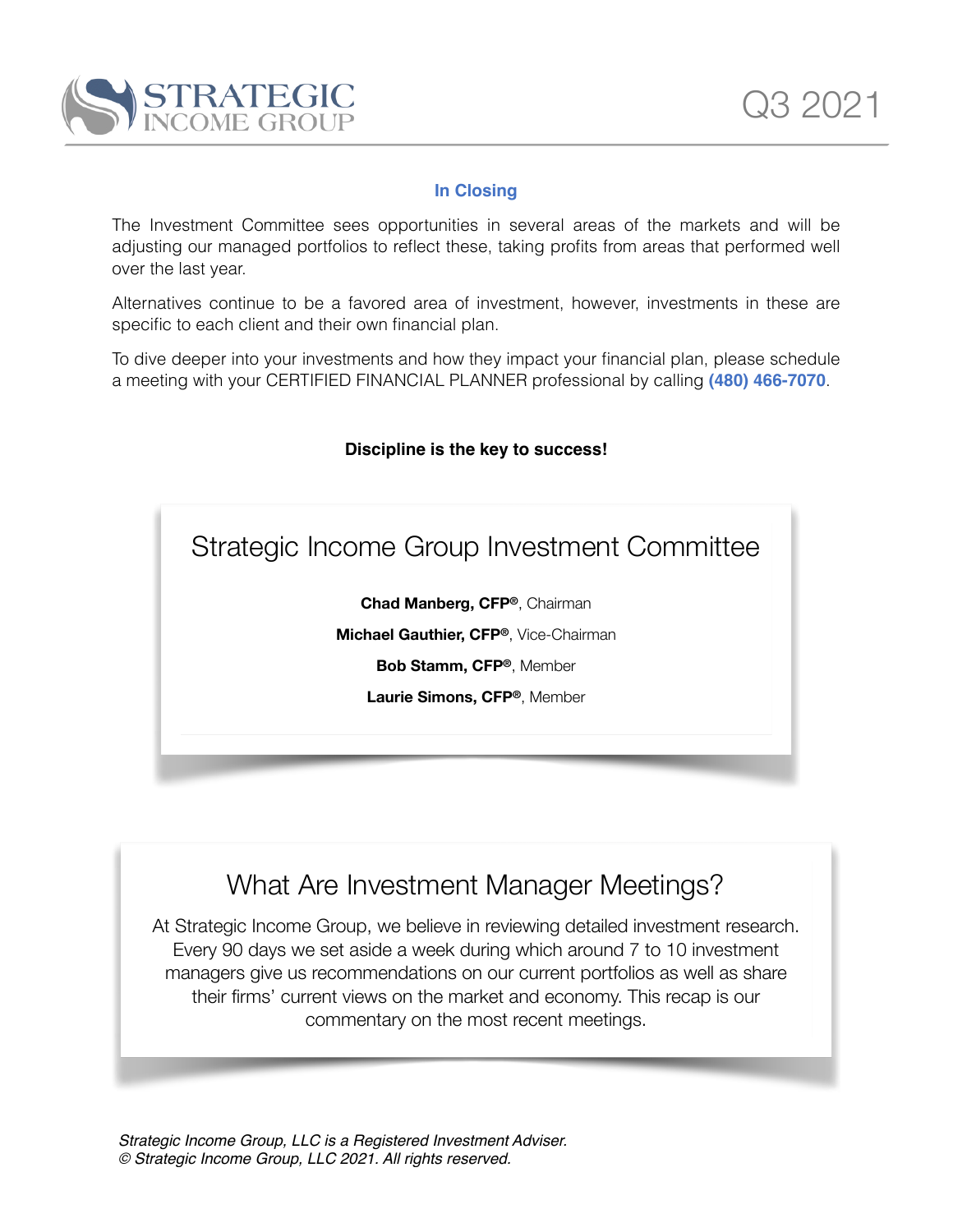

# *Are You an Accredited Investor?*

1. Did you have an annual income of \$200,000 (or \$300,000 for joint income) for the last two years and have the expectation of earning the same amount or higher in the future?

2. Do you have a net worth exceeding \$1 million (excluding the value of your primary home)?

If you meet these criteria, you are considered to be an accredited investor. This allows you to have access to special investments not available to all investors. The Strategic Income Group Investment Committee has researched and screened out specific opportunities that might be right for you. Please contact your advisor to learn more.

# Did You Know?

Strategic Income Group has an official financial planning process called "The Three Phases of Wealth" designed to help you wherever you're at in your financial journey.

Visit [https://](https://strategicincomegroup.com/start/) [strategicincomegroup.com/](https://strategicincomegroup.com/start/) [start/](https://strategicincomegroup.com/start/) to learn and set some financial goals!

Questions?

If you have any questions whatsoever regarding our investment manager meetings or any of the notes, give us a phone call or stop by our office:

# **Strategic Income Group**

Ph. (480) 466-7070

*East Valley Location:* 2330 W. Ray Road, #3 Chandler, AZ 85224

*West Valley Location:* 20542 N. Lake Pleasant Road #119 Peoria, AZ 85382

[StrategicIncomeGroup.com](http://StrategicIncomeGroup.com)

*Strategic Income Group, LLC is a Registered Investment Adviser. © Strategic Income Group, LLC 2021. All rights reserved.*